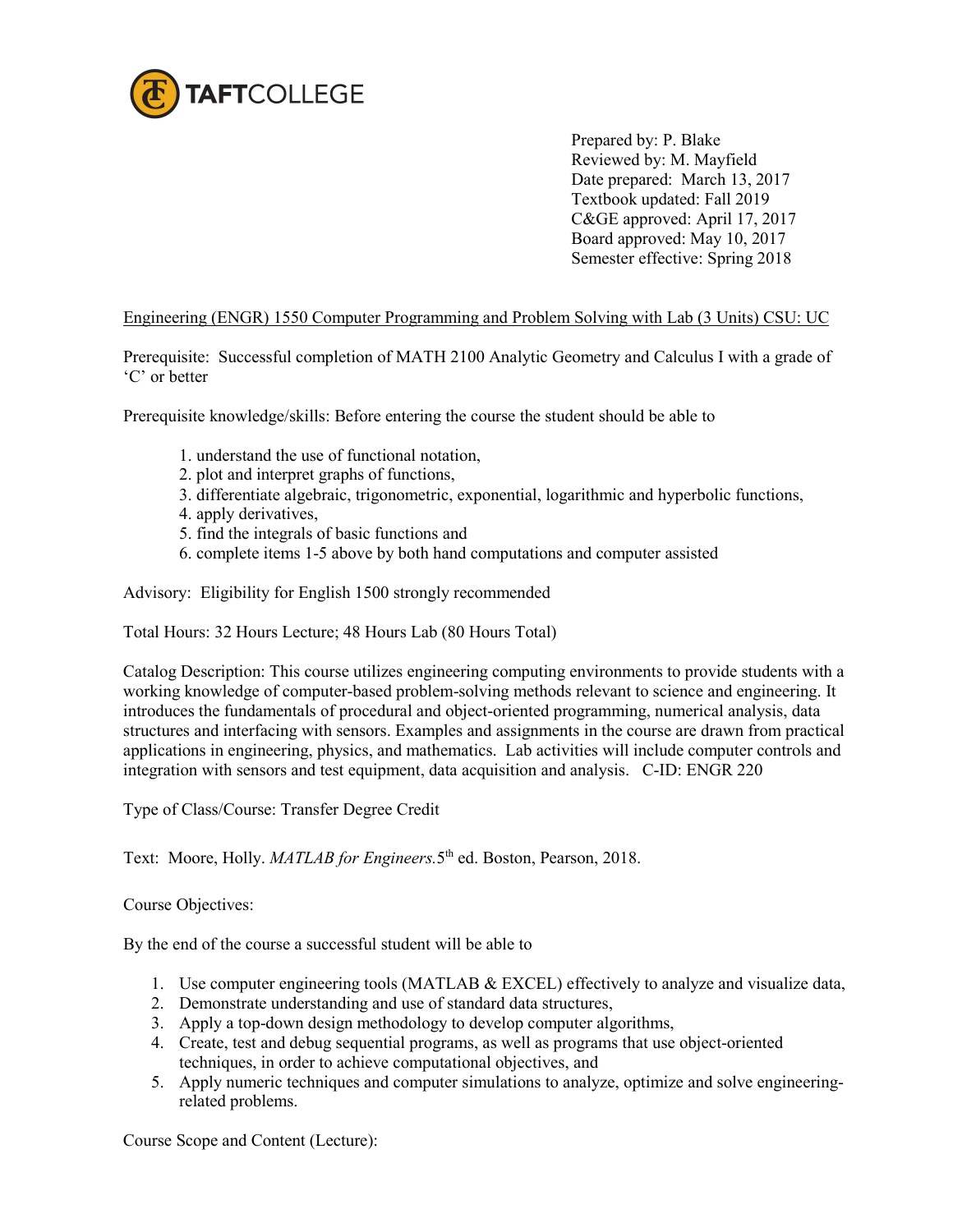

- Unit I Basic Functions and User Interface
	- A. Plotting Data and Customized Plots
	- B. Calculating Best fit line
	- C. Functions
	- D. Variables, expressions, and order of operation
	- E. Array Definitions<br>F. Data Structure
	- Data Structure
	- G. Help
- Unit II Variables and Expressions
	- A. Entering Commands
	- B. Creating and Modifying Variables<br>C. Character Variables
	- Character Variables
- Unit III Processes and Programming
	- A. Computational problem-solving methodology
	- B. Pseudocode, flowcharts, and documentation
	- C. Selection programming structures
	- D. Repetition programming structures
	- E. Object Oriented programming
	- F. Scripting
	- G. Logical Operations
- Unit IV Vector Analysis and Visualization
	- A. Calculations
	- B. Plotting and annotating
- Unit V Matrix Analysis and Visualization
	- A. Size and Dimensionality
	- B. Calculations
	- C. Simultaneous Equation Solving
- Unit VI Data I/O (Input/Output)
	- A. Import from fixed structure files
	- B. Import from spreadsheets and text delimited files
	- C. Import from data acquisition systems
	- D. File Output
- Unit VII Multiple Axis Plots
	- A. Structures
	- B. Plotting
	- C. Color
	- D. Customization
- Unit VIII Errors
	- A. Round Off
	- B. Truncation
	- C. Uncertainty
- Unit IX Data Analysis
	- A. Correlation
	- B. Missing Data
	- C. Sorting and Searching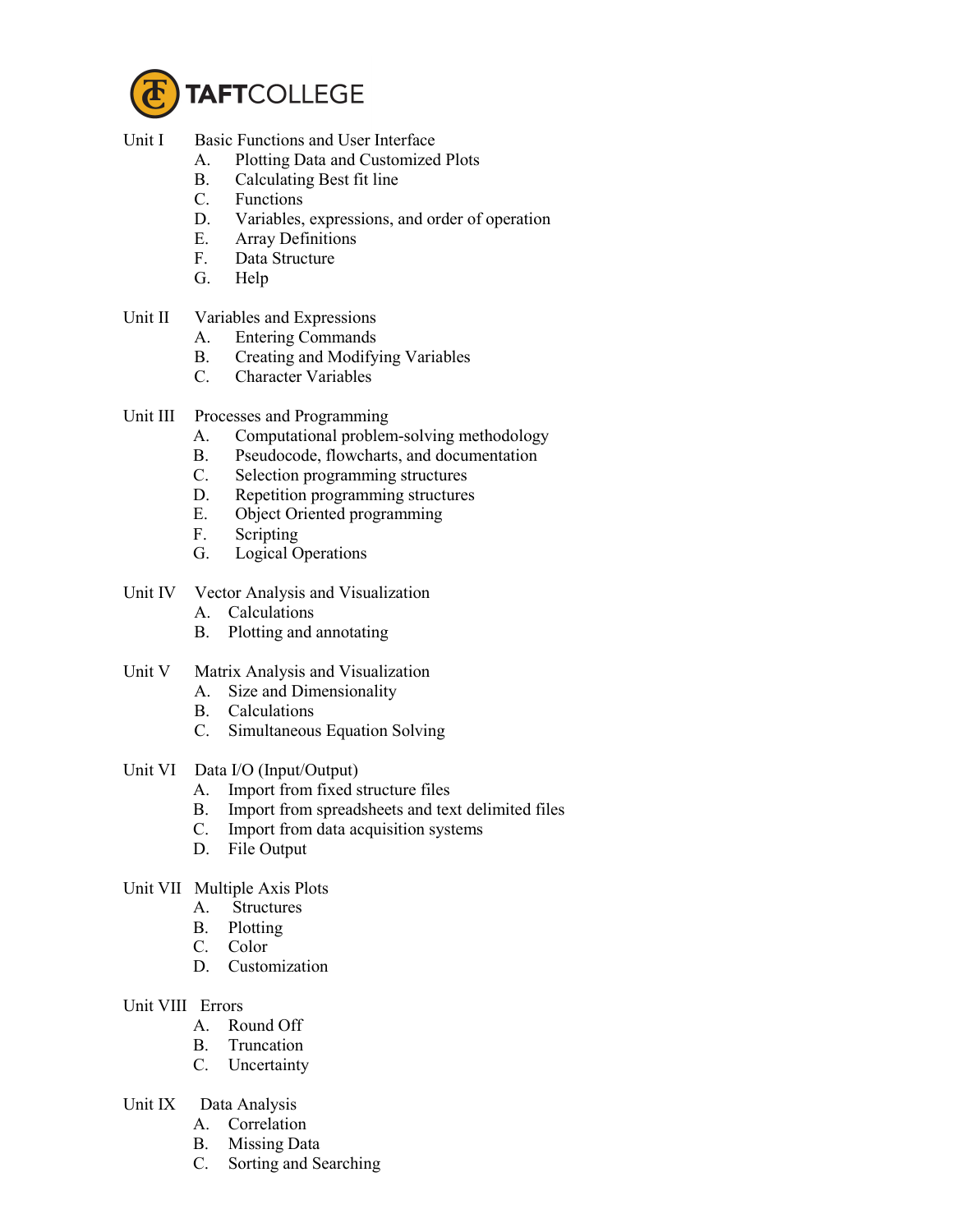

- D. Curve Fitting
- E. Structural Analysis<br>F. Regression Models
- Regression Models
- Unit X Other Topics
	- A. Numerical Integration
	- B. Ordinary Differential Equations

Course Scope and Content (Lab):

- Unit I Lab Orientation
	- A. Safety
	- B. Procedures
	- C. Notebook Techniques
- Unit II Equipment Orientation
	- A. Data Acquisition
	- B. Sensor Interface
	- C. Calibration
- Unit III Data Acquisition
	- A. Setup
	- B. Timing Frequency
	- C. Wiring
- Unit IV Data Analysis
	- A. Graphing
	- B. Analysis
	- C. Outliers
	- D. Trends
- Unit V Statistical Analysis
	- A. Basic Functions
	- B. Variance
	- C. Trends
	- D. Curve Fitting
- Unit VI Sensors<br>A. Ca
	- Capacitance
	- B. Proximity<br>C. UV
	- UV
	- D. Magnetic
	- E. Temperature
	- F. Sonic

## Unit VII Controls with Sensors

- A. Response Time
- B. Priority Loops
- C. Logical Controls
- D. False Positives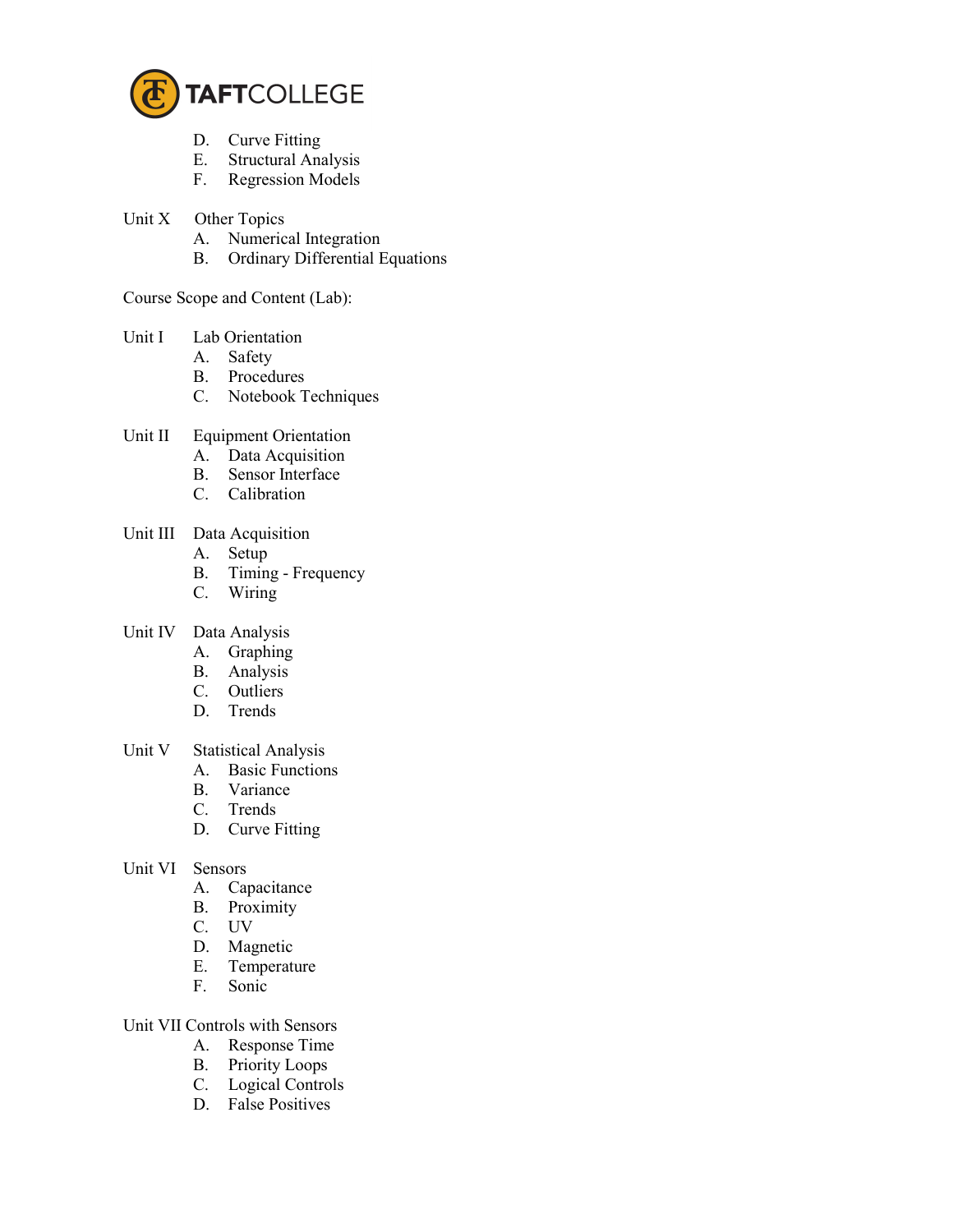

## Activities Required Outside of Class:

The students in this class will spend a minimum of 5 hours per week outside of the regular class time doing the following:

- 1. Reading, studying and preparing for tests, quizzes and performing hands-on work in the laboratory demonstrating capability to perform calculations and engineering problem solving techniques.
- 2. Completing lab assignments and homework

## Methods of Instruction:

- 1. Lecture
- 2. Demonstrations and discussions
- 3. Lab exercises
- 4. Guest Speakers
- 5. Field Trips

Methods of Evaluation:

- 1. Quizzes
- 2. Examinations
- 3. Participation
- 4. Individual assignments and group exercises
- 5. Lab Practicals
- 6. Lab Notebooks

Laboratory Category: Extensive Laboratory

Pre delivery criteria: All of the following criteria are met by this lab.

- 1. Curriculum development for each lab.
- 2. Published schedule of individual laboratory activities.
- 3. Published laboratory activity objectives.
- 4. Published methods of evaluation.
- 5. Supervision of equipment maintenance, laboratory setup, and acquisition of lab materials and supplies.

During laboratory activity of the laboratory: All of the following criteria are met by this lab.

- 1. Instructor is physically present in lab when students are performing lab activities.
- 2. Instructor is responsible for active facilitation of laboratory learning.
- 3. Instructor is responsible for active delivery of curriculum.
- 4. Instructor is required for safety and mentoring of lab activities.
- 5. Instructor is responsible for presentation of significant evaluation.

Post laboratory activity of the laboratory: All of the following criteria are met by this lab.

- 1. Instructor is responsible for personal evaluation of significant student outcomes (lab exercises, exams, practicals, notebooks, portfolios, etc.) that become a component of the student grade that cover the majority of lab exercises performed during the course.
- 2. Instructor is responsible for supervision of laboratory clean up of equipment and materials.